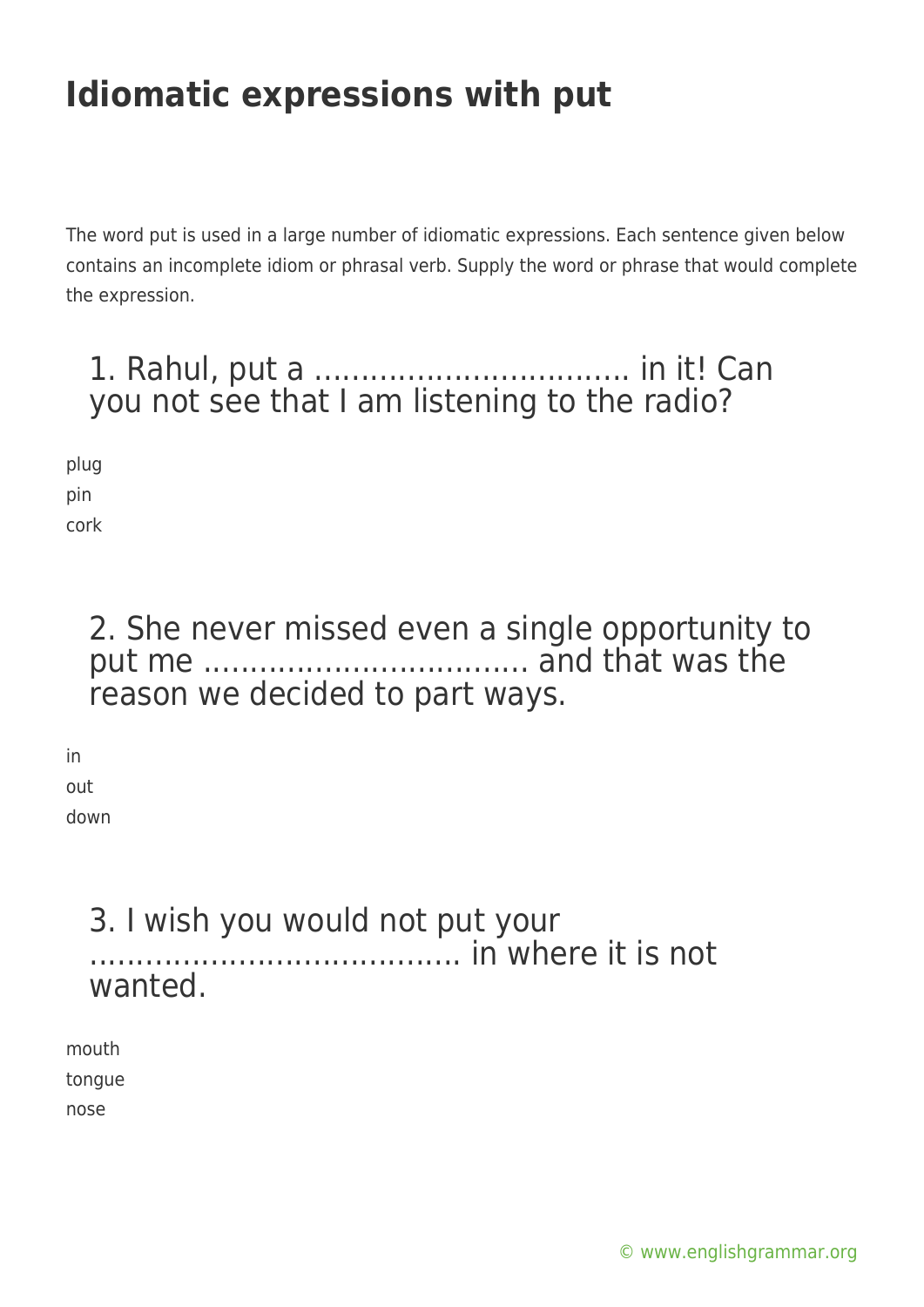## **Idiomatic expressions with put**

#### 4. My neighbour likes to put on the ................................... in front of me.

cat dog horse

### 5. They put him ..................................... for fourteen years but that did not reform him.

out down away

#### Answers

1. Rahul, put a cork in it! Can you not see that I am listening to the radio?

2. She never missed even a single opportunity to put me down and that was the reason we decided to part ways.

3. I wish you would not put your nose in where it is not wanted.

- 4. My neighbour likes to put on the dog in front of me.
- 5. They put him away for fourteen years but that did not reform him.

Explanation